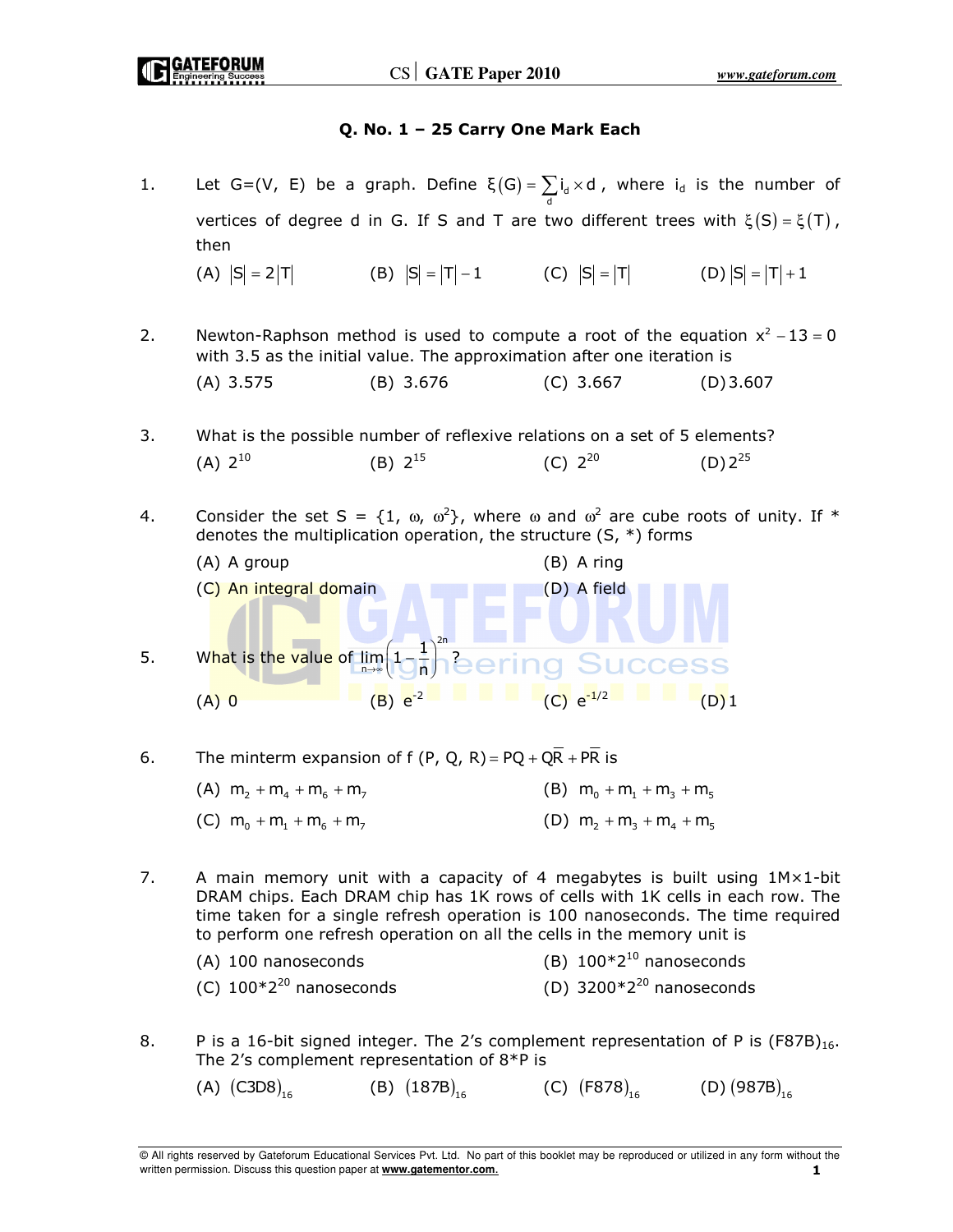9. The Boolean expression for the output f of the multiplexer shown below is



- 10. In a binary tree with n nodes, every node has an odd number of descendants. Every node is considered to be its own descendant. What is the number of nodes in the tree that have exactly one child?
	- (A) 0 (B) 1 (C)  $(n-1)/2$   $(D) n-1$
- 11. What does the following program print?  $#$  include  $<$  stdio.h  $>$

void  $f(int * p, int * g)$ 



- 12. Two alternative packages A and B are available for processing a database having  $10<sup>k</sup>$  records. Package A requires 0.0001n<sup>2</sup> time units and package B requires  $10nlog<sub>10</sub>n$  time units to process n records. What is the smallest value of k for which package B will be preferred over A?
- (A) 12 (B) 10 (C) 6 (D) 5
- 13. Which data structure in a compiler is used for managing information about variables and their attributes?
	- (A) Abstract syntax tree (B) Symbol table (C) Semantic stack (D) Parse table

<sup>©</sup> All rights reserved by Gateforum Educational Services Pvt. Ltd. No part of this booklet may be reproduced or utilized in any form without the written permission. Discuss this question paper at **www.gatementor.com**. 2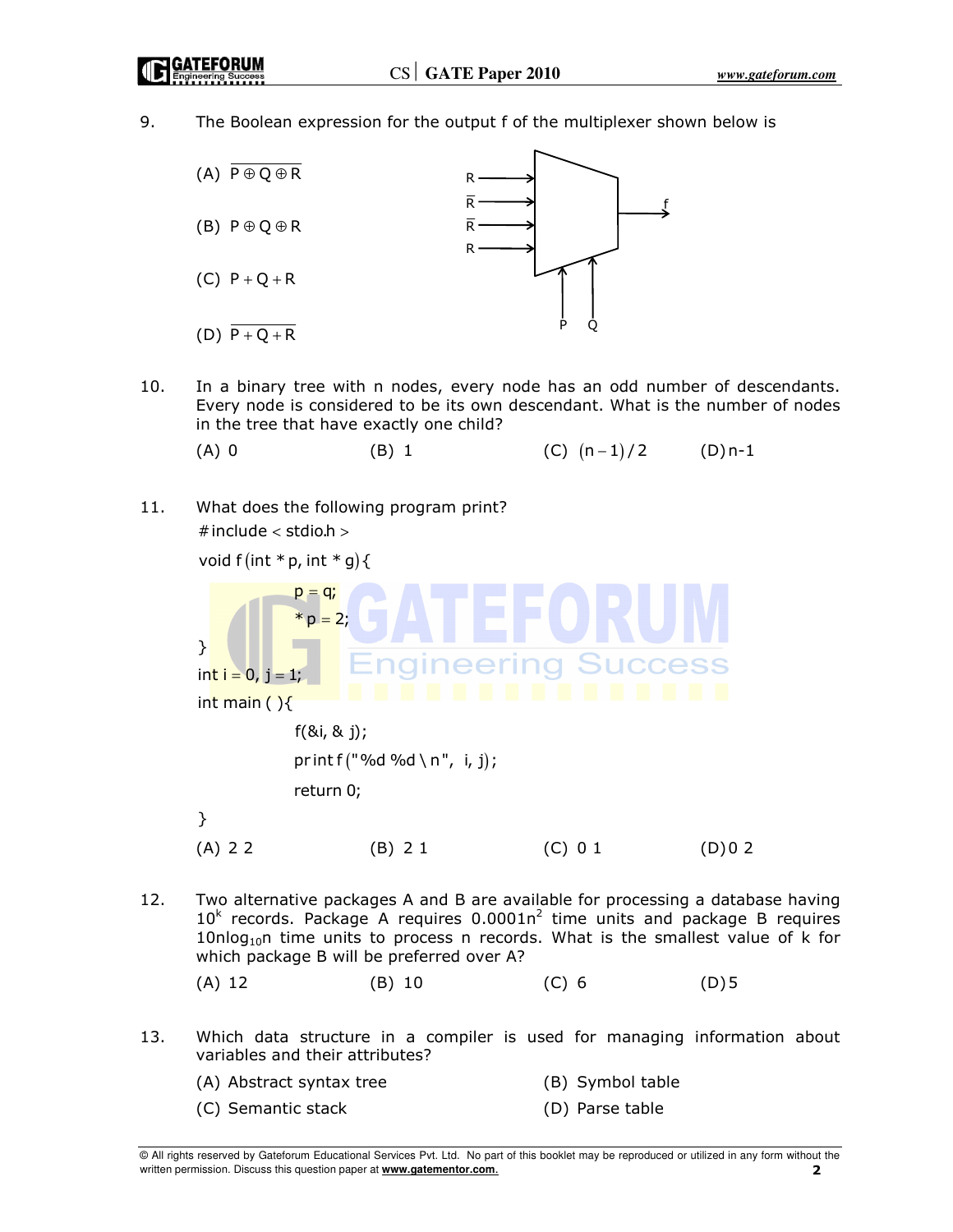- 14. Which languages necessarily need heap allocation in the runtime environment?
	- (A) Those that support recursion (B) Those that use dynamic scoping
	- (C) Those that allow dynamic data structures (D) Those that use global variables
- 15. One of the header fields in an IP datagram is the Time to Live (TTL) field. Which of the following statements best explains the need for this field?
	- (A) It can be used to prioritize packets
	- (B) It can be used to reduce delays
	- (C) It can be used to optimize throughput
	- (D) It can be used to prevent packet looping
- 16. Which one of the following is not a client server application?

(A) Internet chat (B) Web browsing (C) E-mail (D) Ping

- 17. Let L1 be a recursive language. Let L2 and L3 be languages that are recursively enumerable but not recursive. Which of the following statements is not necessarily true?
	- (A)  $L2 L1$  is recursively enumerable  $(B)$  L1 – L3 is recursively enumerable (C) L2  $\cap$  L1 is recursively enumerable (D) L2  $\cup$  L1 is recursively enumerable
- 18. Consider a  $B^+$ -tree in which the maximum number of keys in a node is 5. What is the minimum number of keys in any non-root node?

(A) 1 (B) 2 (C) 3 (D) 4

19. A relational schema for a train reservation database is given below

Passenger (pid, pname, age)

 $Re$  servation (pid, cass, tid)

Table : Passenger

| pid            | pname    | Age |
|----------------|----------|-----|
| O              | 'Sachin' | 65  |
| 1              | 'Rahul'  | 66  |
| $\overline{2}$ | 'Sourav' | 67  |
| 3              | ' Anil'  | 69  |

Table : Re servation

| pid | class | tid  |
|-----|-------|------|
| ი   | 'AC'  | 8200 |
| 1   | 'AC'  | 8201 |
| 2   | 'SC'  | 8201 |
| 5   | 'AC'  | 8203 |
| 1   | 'SC'  | 8204 |
| 3   | 'AC'  | 8202 |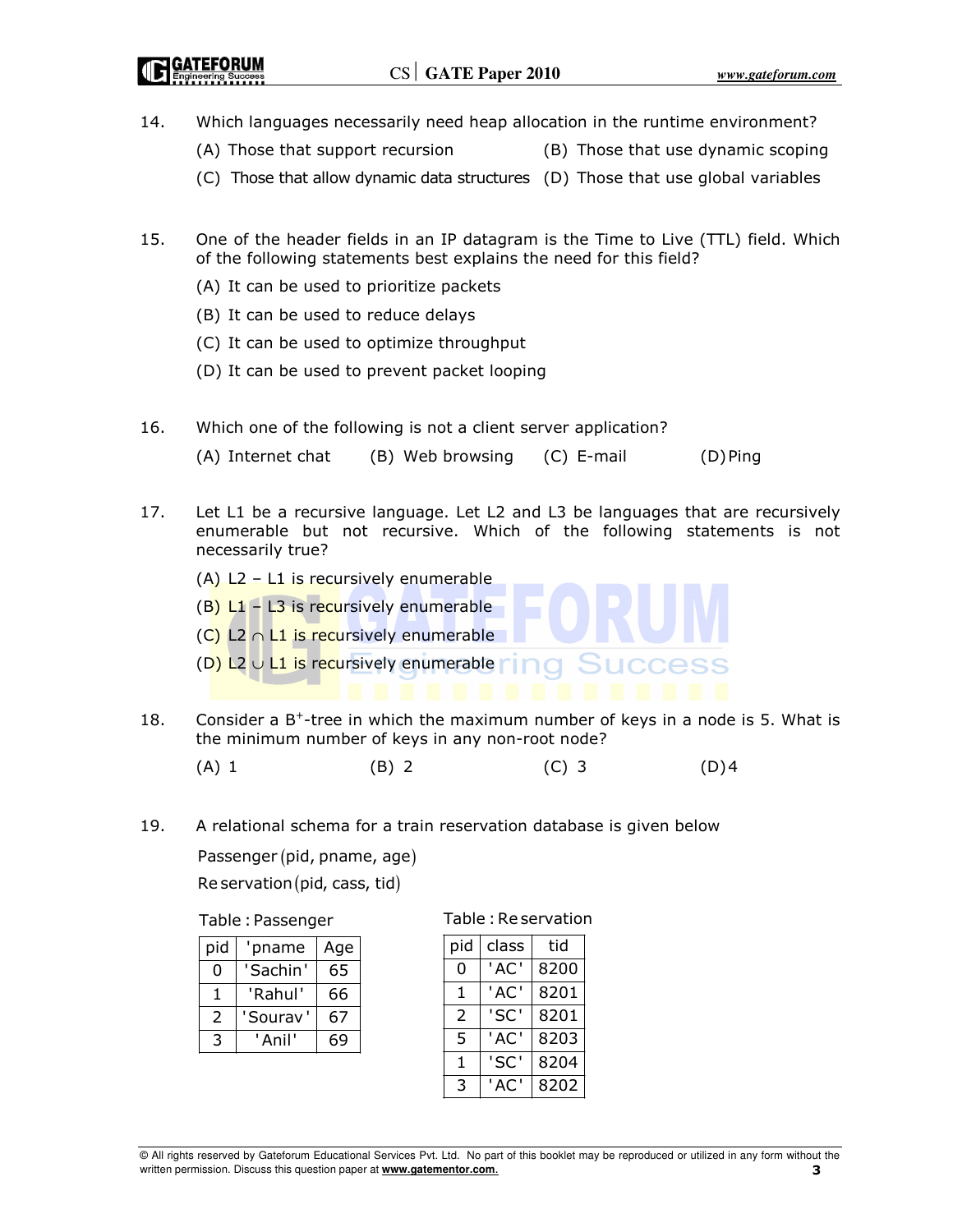What pids are returned by the following SQL query for the above instance of the tables?

SELECT pid FROM Re servation  $WHERE$  class = 'AC' AND EXISTS (SELECT \* FROM Passenger WHERE  $age > 65$  AND  $Passenger.pid = Reservation.pid)$ (A) 1, 0 (B) 1, 2 (C) 1, 3 (D) 1, 5

20. Which of the following concurrency control protocols ensure both conflict serializability and freedom from deadlock?

I. 2-phase locking

| II. Time-stamp ordering |                      |
|-------------------------|----------------------|
| (A) I only              | (B) II only          |
| (C) Both I and II       | (D) Neither I nor II |

21. The cyclomatic complexity of each of the modules A and B shown below is 10. What is the cyclomatic complexity of the sequential integration shown on the right hand side?



- 22. What is the appropriate pairing of items in the two columns listing various activities encountered in a software life cycle?
	-
	-
	-
	-
	-
	-
	- P. Requirements Capture 1. Module Development and Integration
	- Q. Design 2. Domain Analysis
	- R. Implementation 3. Structural and Behavioral Modeling
	- S. Maintenance **1. Example 2. Performance Tuning**
	- (A) P-3, Q-2,R-4,S-1 (B) P-2, Q-3,R-1,S-4
	- (C) P-3, Q-2,R-1,S-4 (D) P-2, Q-3,R-4,S-1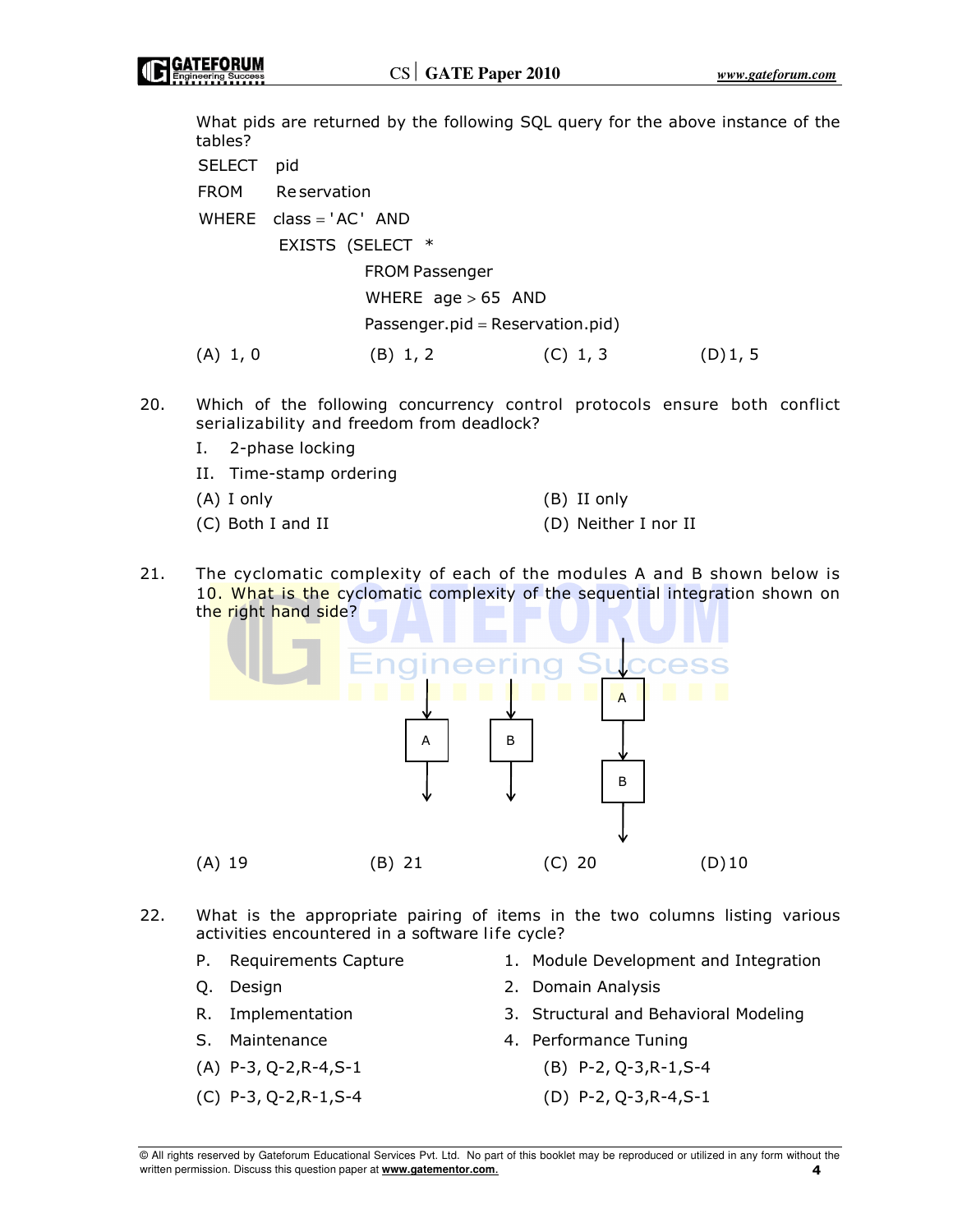23. Consider the methods used by processes P1 and P2 for accessing their critical sections whenever needed, as given below. The initial values of shared boolean variables S1 and S2 are randomly assigned.

| Method used by PI   | <b>Method used by P2</b> |
|---------------------|--------------------------|
| while $(S1 = S2)$ ; | while $(S1 != S2)$ ;     |
| Critica1 Section    | Critica1 Section         |
| $S1 = S2$ :         | $S2 = not (S1);$         |

Which one of the following statements describes the properties achieved?

- (A) Mutual exclusion but not progress
- (B) Progress but not mutual exclusion
- (C) Neither mutual exclusion nor progress
- (D) Both mutual exclusion and progress
- 24. A system uses FIFO policy for page replacement. It has 4 page frames with no pages loaded to begin with. The system first accesses 100 distinct pages in some order and then accesses the same 100 pages but now in the reverse order. How many page faults will occur?
	- (A) 196 (B) 192 (C) 197 (D) 195
- 25. Which of the following statements are true?
	- I. Shortest remaining time first scheduling may cause starvation
	- II. Preemptive scheduling may cause starvation
	- III. Round robin is better than FCFS in terms of response time
	- $(A)$  I only  $(B)$  I and III only  $(C)$  II and III only  $(D)$  I, II and III

# Q. No. 26 – 55 Carry Two Marks Each

26. Consider a company that assembles computers. The probability of a faulty assembly of any computer is  $p$ . The company therefore subjects each computer to a testing process. This testing process gives the correct result for any computer with a probability of  $q$ . What is the probability of a computer being declared faulty?

(A)  $pq + (1-p)(1-q)$  (B)  $(1-q)p$  (C)  $(1-p)q$  (D) pq

- 27. What is the probability that divisor of  $10^{99}$  is a multiple of  $10^{96}$ ? (A) 1/625 (B) 4/625 (C) 12/625 (D) 16/625
- 28. The degree sequence of a simple graph is the sequence of the degrees of the nodes in the graph in decreasing order. Which of the following sequences can not be the degree sequence of any graph?
	- I. 7, 6, 5, 4, 4, 3, 2, 1 II. 6, 6, 6, 6, 3, 3, 2, 2

<sup>©</sup> All rights reserved by Gateforum Educational Services Pvt. Ltd. No part of this booklet may be reproduced or utilized in any form without the written permission. Discuss this question paper at **www.gatementor.com.** 5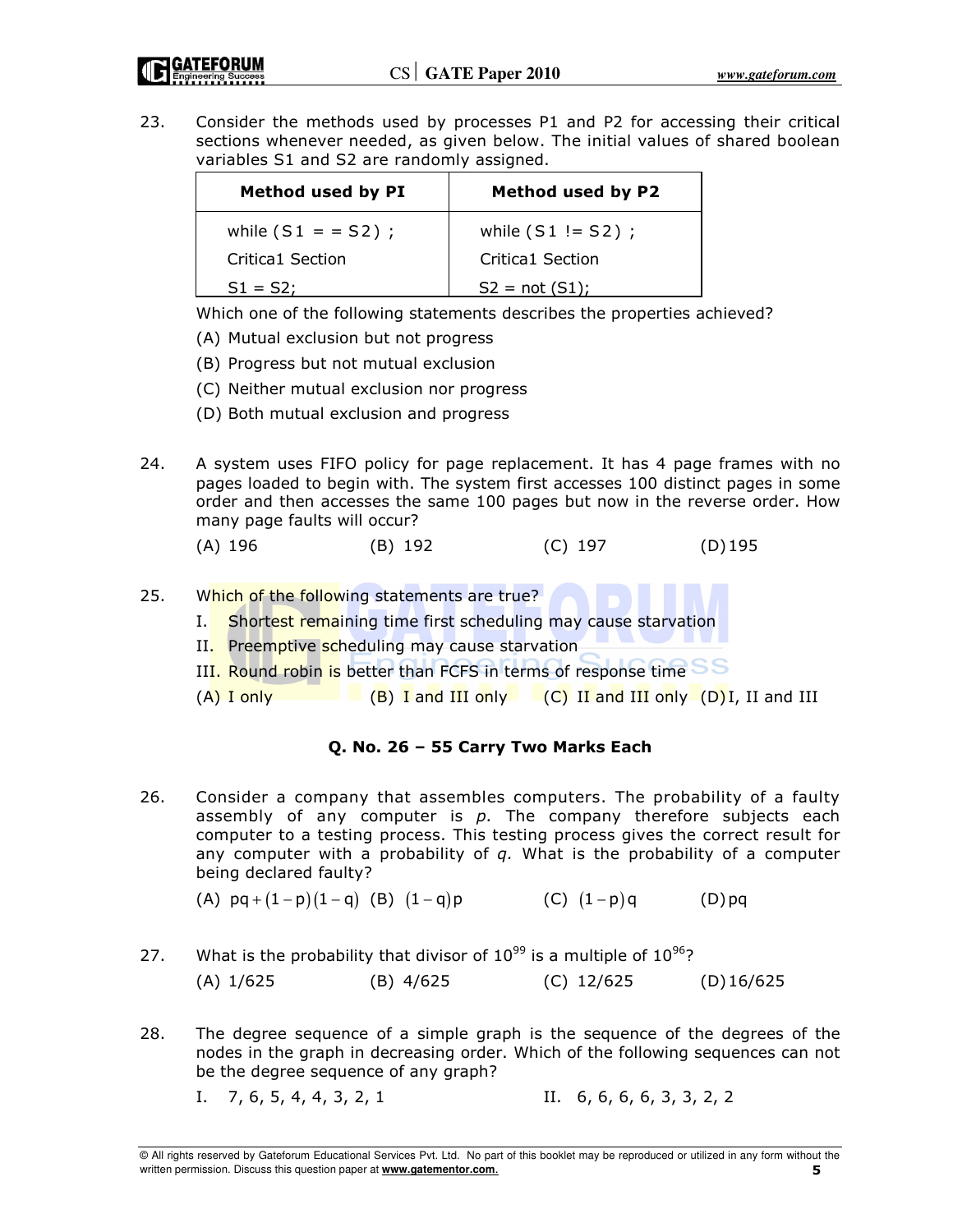| III. 7, 6, 6, 4, 4, 3, 2, 2 |                | IV. 8, 7, 7, 6, 4, 2, 1, 1 |                 |
|-----------------------------|----------------|----------------------------|-----------------|
| (A) I and II                | (B) III and IV | (C) IV only                | $(D)$ II and IV |

29. Consider the following matrix

$$
A = \begin{bmatrix} 2 & 3 \\ x & y \end{bmatrix}
$$

If the eigenvalues of A are 4 and 8, then

(A)  $x = 4, y = 10$  (B)  $x = 5, y = 8$  (C)  $x = -3, y = 9$  (D)  $x = -4, y = 10$ 

- 30. Suppose the predicate  $F(x, y, t)$  is used to represent the statement that person x can fool person y at time t. which one of the statements below expresses best the meaning of the formula  $\forall x \exists y \exists t (\neg F(x, y, t))$ ?
	- (A) Everyone can fool some person at some time
	- (B) No one can fool everyone all the time
	- (C) Everyone cannot fool some person all the time
	- (D) No one can fool some person at some time
- 31. What is the Boolean expression for the output f of the combinational logic circuit of NOR gates given below?



32. In the sequential circuit shown below, if the initial value of the output  $Q_1Q_0$  is 00, what are the next four values of  $Q_1Q_0$ ?



<sup>©</sup> All rights reserved by Gateforum Educational Services Pvt. Ltd. No part of this booklet may be reproduced or utilized in any form without the written permission. Discuss this question paper at **www.gatementor.com**.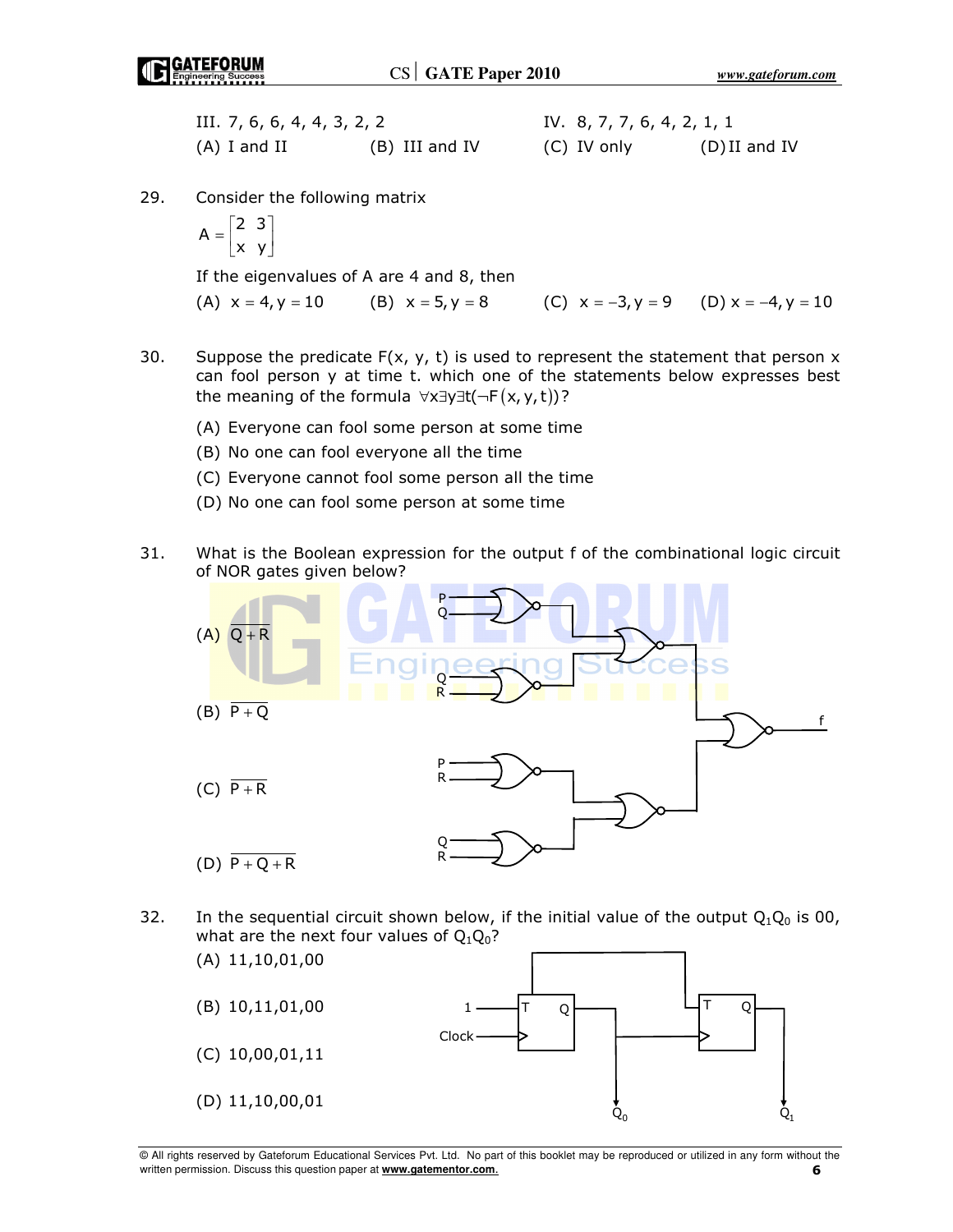33. A 5-stage pipelined processor has Instruction Fetch (IF), Instruction Decode (ID), Operand Fetch (OF), Perform Operation (PO) and Write Operand (WO) stages. The IF, ID, OF and WO stages take 1 clock cycle each for any instruction. The PO stage takes 1 clock cycle for ADD and SUB instructions, 3 clock cycles for MUL instruction, and 6 clock cycles for DIV instruction respectively. Operand forwarding is used in the pipeline. What is the number of clock cycles needed to execute the following sequence of instructions?

| Instruction                                                  | Meaning of instruction     |          |          |
|--------------------------------------------------------------|----------------------------|----------|----------|
| $I_0$ : MUL $R_2$ , $R_0$ , $R_1$                            | $R_2 \leftarrow R_0 * R_1$ |          |          |
| $I_1: DIV R_5, R_3, R_4$                                     | $R_5 \leftarrow R_3 / R_4$ |          |          |
| $I_2$ : ADD $R_2, R_5, R_2$                                  | $R_2 \leftarrow R_5 + R_2$ |          |          |
| $I_3$ : SUB R <sub>5</sub> , R <sub>2</sub> , R <sub>6</sub> | $R_5 \leftarrow R_2 - R_6$ |          |          |
| $(A)$ 13                                                     | (B) 15                     | $(C)$ 17 | $(D)$ 19 |

34. The weight of a sequence  $a_0$ ,  $a_1,...,a_{n-1}$  of real numbers is defined as  $a_0 + a_1$  / 2 + ... +  $a_{n-1}$  / 2<sup>n-1</sup>. A subsequence of a sequence is obtained by deleting some elements from the sequence, keeping the order of the remaining elements the same. Let X denote the maximum possible weight of a subsequence of a<sub>0</sub>, a<sub>1</sub>, …, a<sub>n−1</sub>. Then X is equal to

(A)  $max(Y, a_0 + Y)$  (B)  $max(Y, a_0 + Y/2)$  (C)  $max(Y, a_0 + 2Y)$  (D)  $a_0 + Y/2$ 

35. What is the value printed by the following C program?

```
# include < stdio.h >
                      ngineering Success
int f(int * a, int n)
{
     if (n \leftharpoons 0)return 0;
     else if(*a % 2 = = 0) return * a + f(a + 1, n - 1);
     else return * a – f(a + 1, n – 1);
}
int main ( )
{
     int a[ ] = \{12, 7, 13, 4, 11, 6\};
     pr int f("%d", f(a, 6));return 0;
}
(A) -9 (B) 5 (C) 15 (D) 19
```
36. The following C function takes a simply-linked list as input argument. It modifies the list by moving the last element to the front of the list and returns the modified list. Some part of the code is left blank.

© All rights reserved by Gateforum Educational Services Pvt. Ltd. No part of this booklet may be reproduced or utilized in any form without the written permission. Discuss this question paper at **www.gatementor.com.** 7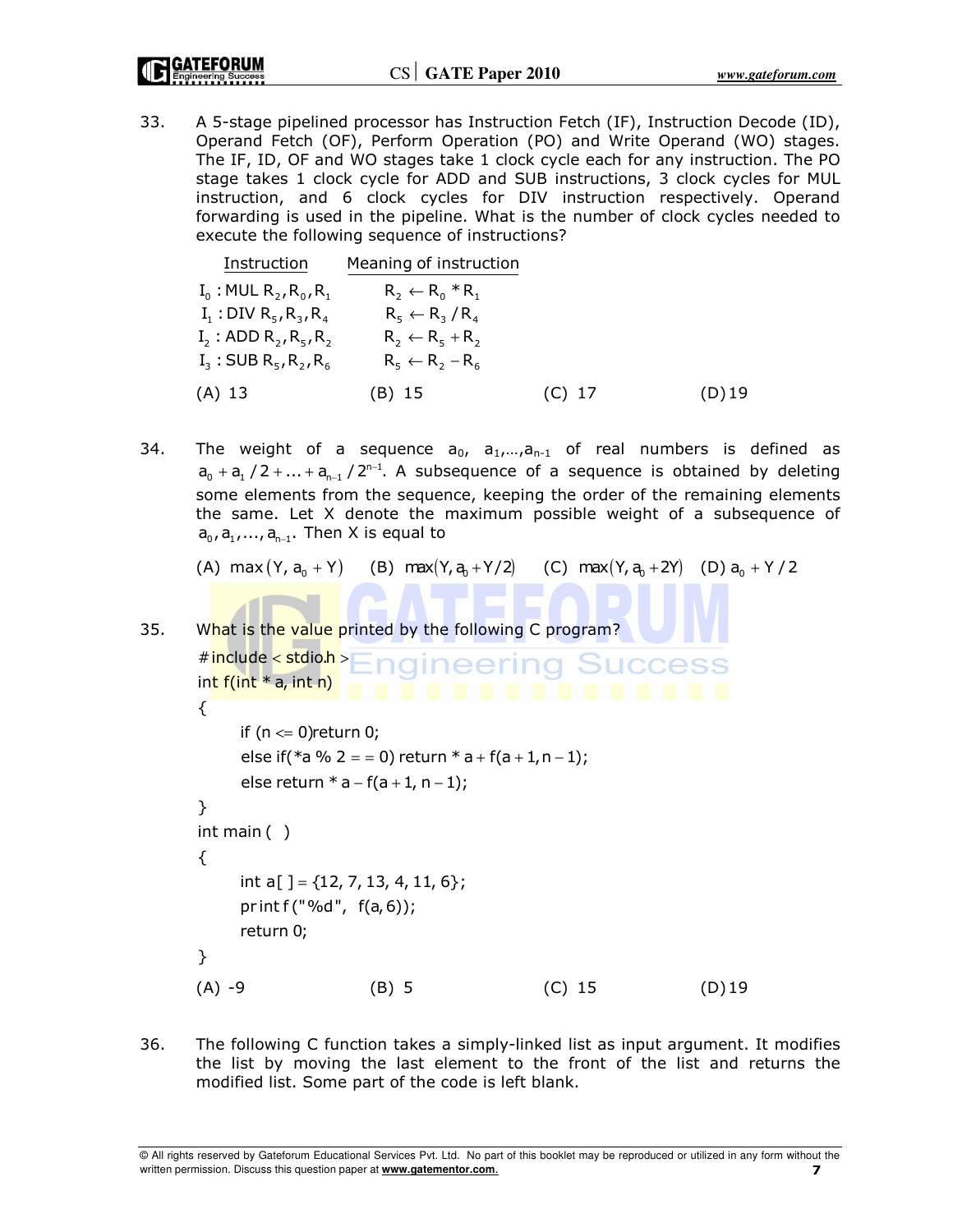```
typedef struct node {
              int value;
              struct node *next;
      } Node;
      Node *move_to_front(Node *head) {
             Node *p, *q;
            if ((head = = NULL: || (head->next = = NULL)) return head;
            q = NULL; p = head;
            while (p-> next !=NULL) {
                  q = P;
                   p=p->next;
      }
      _______________________________
      return head;
      }
       Choose the correct alternative to replace the blank line. 
      (A) q = NULL; p->next = head; head = p;
      (B) q->next = NULL; head = p; p->next = head;
      (C) head = p; p->next = q; q->next = NULL;
      (D) q->next = NULL; p->next = head; head = p;
37. The program below uses six temporary variables a, b, c, d, e, f.
                           nameering
                                               SUCCES
      a = 1b = 10c = 20d = a + be = c + df = c + eb = c + ee = b + fd = 5 + ereturn d\pm f
      Assuming that all operations take their operands from registers, what is the 
     minimum number of registers needed to execute this program without spilling?
(A) 2 (B) 3 (C) 4 (D) 6
38. The grammar S \rightarrow aSa|bS|c is
      (A) LL(1) but not LR(1) (B) LR(1) but not LR(1)(C) Both LL(1) and LR(1) (D) Neither LL(1) nor LR(1)
```
© All rights reserved by Gateforum Educational Services Pvt. Ltd. No part of this booklet may be reproduced or utilized in any form without the written permission. Discuss this question paper at **www.gatementor.com**.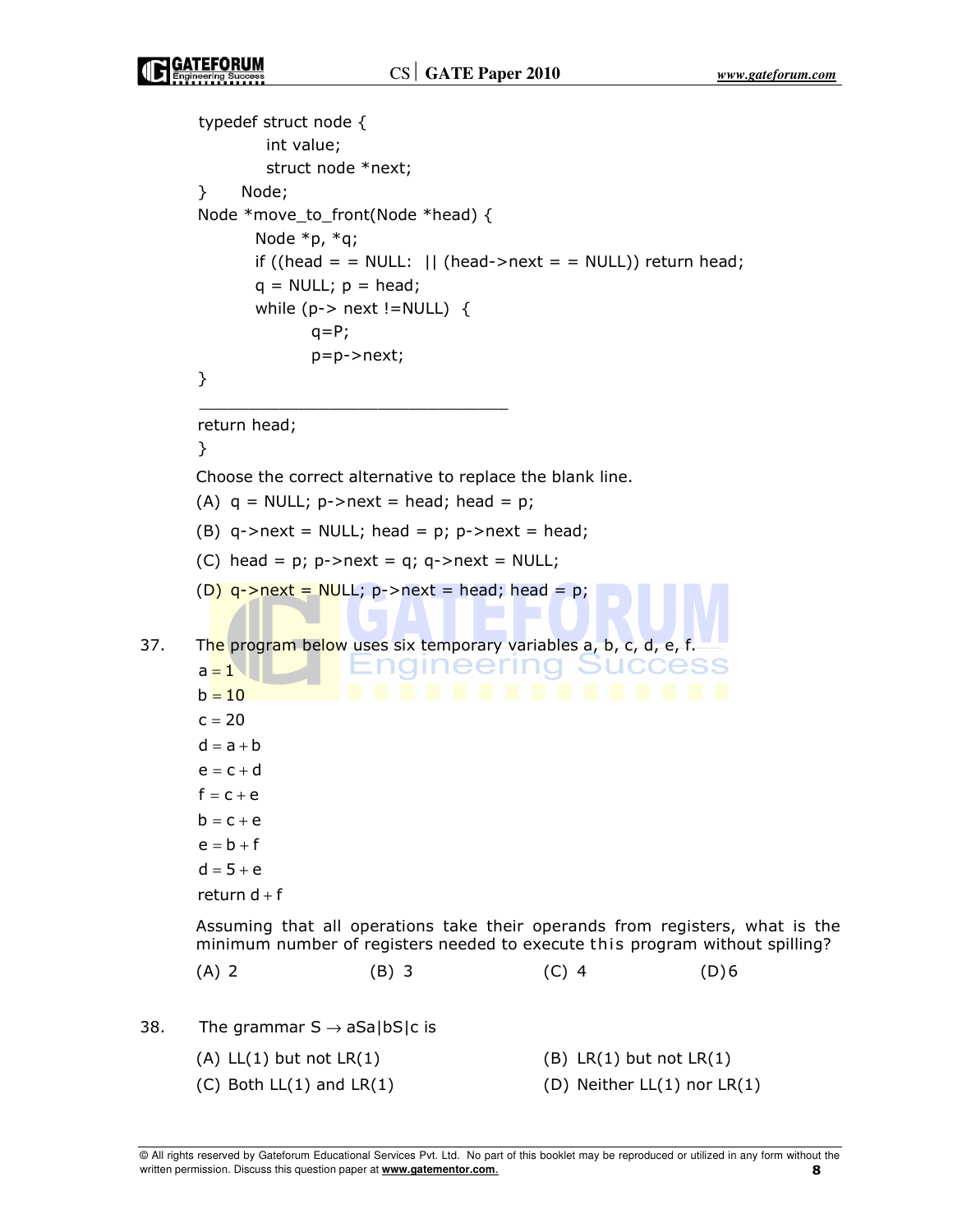39. Let L =  $\{w \in (0 + 1)^* | w \text{ has even number of 1s}\}\$ , i.e. L is the set of all bit strings with even number of 1s. Which one of the regular expressions below represents L?

(A)  $(0 * 10 * 1) *$  (B)  $0 * (10 * 10 *) *$ (C)  $0 * (10 * 1*) * 0*$  (D)  $0 * 1(10 * 1) * 10*$ 

40. Consider the languages  $LI = {0'1^j | i \neq j}$ . L2 =  ${0'1^j | i = j}$ . L3 =  ${0'1^j | i = 2j + 1}$ . L4 =  $\{0^i1^j \mid i \neq 2^i\}$ . Which one of the following statements is true?

| (A) Only L2 is context free         | (B) Only L2 and L3 are context free |
|-------------------------------------|-------------------------------------|
| (C) Only L1 and L2 are context free | (D) All are context free            |

- 41. Let w be any string of length n in  $\{0, 1\}^*$ . Let L be the set of all substrings of w. What is the minimum number of states in a non-deterministic finite automaton that accepts L?
	- (A) n-1 (B) n (C) n+1 (D)  $2^{n-1}$

42. Consider the following schedule for transactions T1, T2 and T3:

 $T1$  T2  $T3$  $\mathsf{Re}\, \mathsf{ad}(\mathsf{X})$  $Read(Y)$ **SUCCES** naineerina  $Re$  ad  $(Y)$  $Write(Y)$ 

 $Write(X)$ 

```
Write(X)
```
 $Re ad(X)$  $Write(X)$ 

Which one of the schedules below is the correct serialization of the above?

| (A) T1 $\rightarrow$ T3 $\rightarrow$ T2 | (B) T2 $\rightarrow$ T1 $\rightarrow$ T3 |
|------------------------------------------|------------------------------------------|
| (C) T2 $\rightarrow$ T3 $\rightarrow$ T1 | (D) T3 $\rightarrow$ T1 $\rightarrow$ T2 |

43. The following functional dependencies hold for relations R(A, B, C) and S(B, D, E)  $B \rightarrow A$ ,

 $A \rightarrow C$ 

 The relation R contains 200tuples and the relation S contains 100tuples. What is the maximum number of tuples possible in the natural join  $R$   $\blacktriangleright$  S?

(A) 100 (B) 200 (C) 300 (D) 2000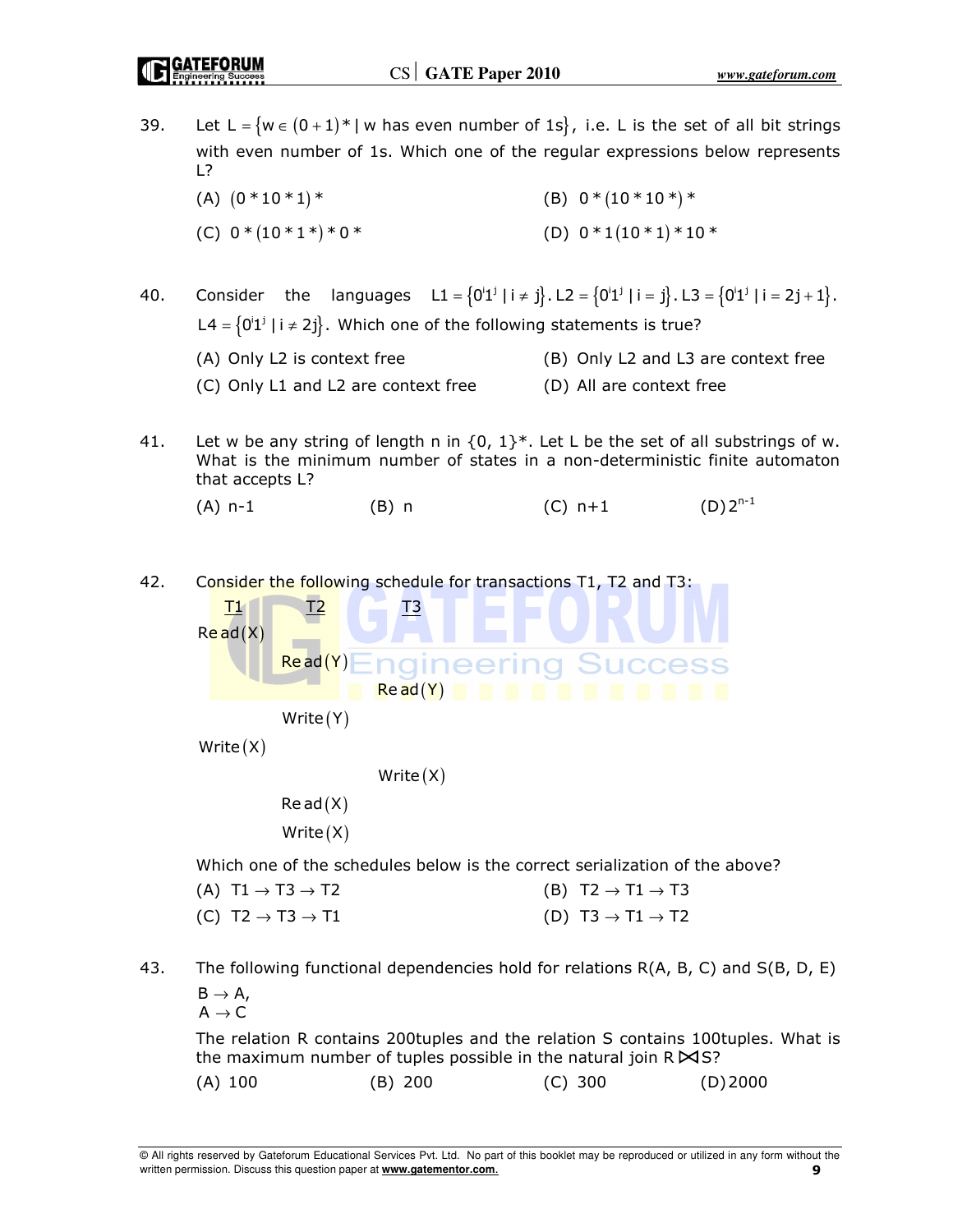44. The following program is to be tested for statement coverage:

begin

if  $(a = b) \{S1; exist; \}$ else if  $(c = = d) \{S2\}$ else {S3; exit;} S4;

end

 The test cases T1, T2, T3 and T4 given below are expressed in terms of the properties satisfied by the values of variables a, b, c and d. The exact values are not given.

T1 : a, b, c and d are all equal

T2 : a, b, c and d are all distinct

 $T3 : a=b$  and  $c != d$ 

 $T4 : a != b$  and  $c = d$ 

 Which of the test suites given below ensures coverage of statements S1, S2, S3 and S4?

```
 (A) T1, T2, T3 (B) T2, T4 (C) T3, T4 (D) T1, T2, T4
```
45. The following program consists of 3 concurrent processes and 3 binary semaphores. The semaphores are initialized as S0=1, S1=0, S2=0.

| <b>Process PO</b> | <b>Process P1</b> | <b>Process P2</b> |
|-------------------|-------------------|-------------------|
| while (true) {    | wait $(S1)$ ;     | wait $(S2)$ ;     |
| wait $(S0)$ ;     | Release (S0);     | release (S0);     |
| print '0'         |                   | uccess            |
| release (S1);     |                   |                   |
| release (S2);     |                   |                   |
|                   |                   |                   |

How many times will process P0 print '0'?

(A) At least twice (B) Exactly twice (C) Exactly thrice (D) Exactly once

46. A system has n resources  $R_0, ..., R_{n-1}$ , and k processes  $P_0, ..., P_{k-1}$ . The implementation of the resource request logic of each process  $P_i$ . is as follows:

```
if (i<n) request R<sub>i</sub>;
if (i+2<n)request R<sub>i+2</sub>;
if (i<n) request R<sub>n-i</sub>;
if (i+2<n)request R<sub>n-i-2</sub>;
if (i% 2 == 0) {
}
else {
}
```
In which one of the following situations is a deadlock possible?

(A)  $n = 40, k = 26$  (B)  $n = 21, k = 12$  (C)  $n = 20, k = 10$  (D)  $n = 41, k = 19$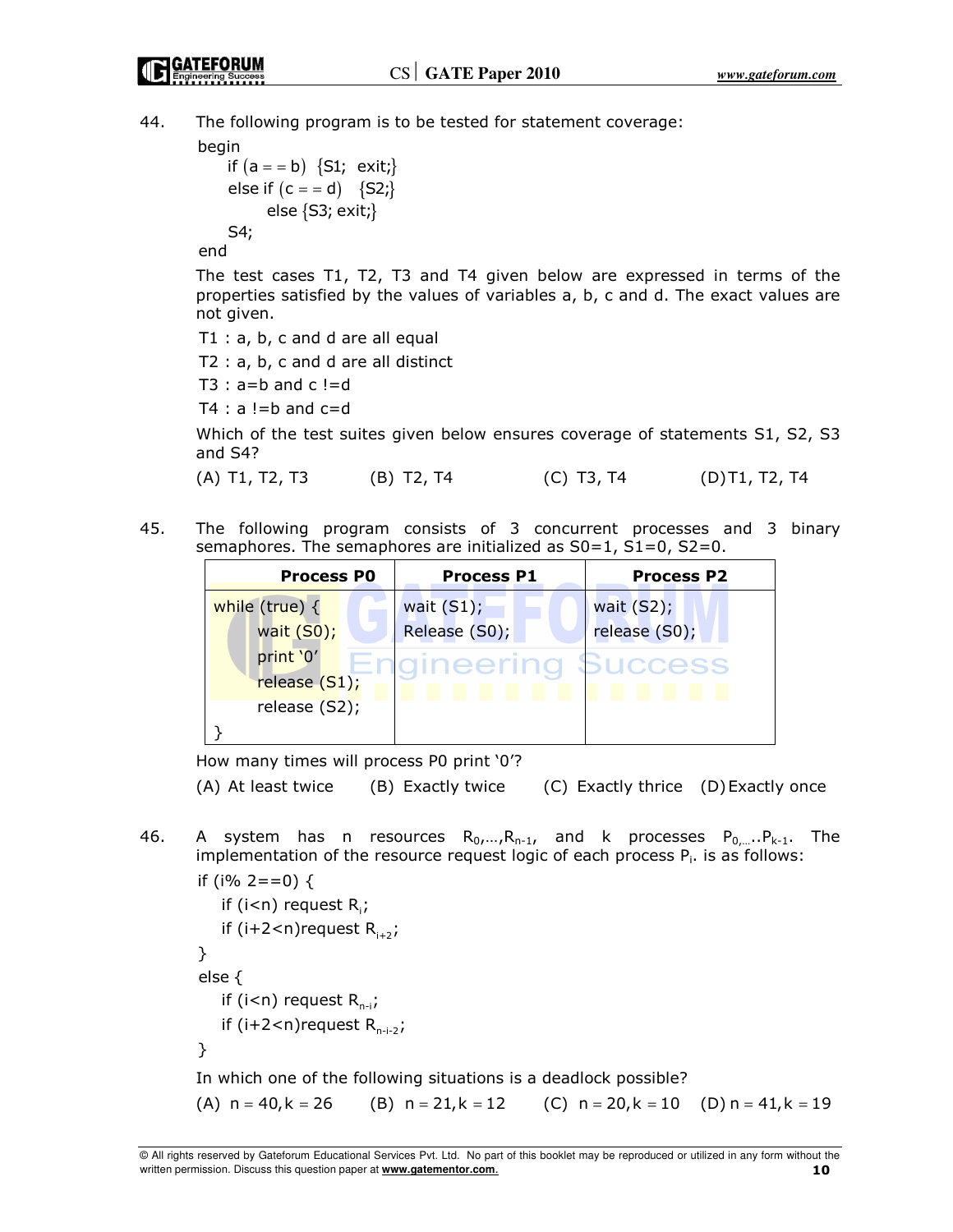47. Suppose computers A and B have IP addresses 10.105.1.113 and 10.105.1.91 respectively and they both use the same net mask N. Which of the values of N given below should not be used if A and B should belong to the same network?

| (A) 255.255.255.0 | (B) 255.255.255.128 |
|-------------------|---------------------|
|-------------------|---------------------|

(C) 255.255.255.192 (D) 255.255.255.224

#### Common Data Questions: 48 & 49

 A computer system has an L1 cache, an L2 cache, and a main memory unit connected as shown below. The block size in L1 cache is 4 words. The block size in L2 cache is 16 words. The memory access times are 2 nanoseconds. 20 nanoseconds and 200 nanoseconds for L1 cache, L2 cache and main memory unit respectively.



- 48. When there is a miss in L1 cache and a hit in L2 cache, a block is transferred from L2 cache to L1 cache. What is the time taken for this transfer?
	- (A) 2 nanoseconds (B) 20 nanoseconds
		- (C) 22 nanoseconds (D) 88 nanoseconds
- 
- 49. When there is a miss in both L1 cache and L2 cache, first a block is transferred from main memory to L2 cache, and then a block is transferred from L2 cache to L1 cache. What is the total time taken for these transfers?
	- (A) 222 nanoseconds (B) 888 nanoseconds
		-
- 
- (C) 902 nanoseconds (D) 968 nanoseconds

# Common Data Questions: 50 & 51

Consider a complete undirected graph with vertex set  $\{0, 1, 2, 3, 4\}$ . Entry W<sub>ii</sub> in the matrix W below is the weight of the edge  $\{i, j\}$ .

|  |                                                                                                                                         | $\begin{bmatrix} 0 & 2 \\ 0 & 0 \end{bmatrix}$ |  |
|--|-----------------------------------------------------------------------------------------------------------------------------------------|------------------------------------------------|--|
|  | $\begin{pmatrix} 0 & 1 & 8 & 1 & 4 \\ 1 & 0 & 12 & 4 & 9 \\ 8 & 12 & 0 & 7 & 3 \\ 1 & 4 & 7 & 0 & 2 \\ 4 & 9 & 3 & 2 & 0 \end{pmatrix}$ |                                                |  |

50. What is the minimum possible weight of a spanning tree T in this graph such that vertex 0 is a leaf node in the tree T?

| (A) 7 | (B) 8 | $(C)$ 9 | $(D)$ 10 |
|-------|-------|---------|----------|
|       |       |         |          |

51. What is the minimum possible weight of a path P from vertex 1 to vertex 2 in this graph such that P contains at most 3 edges? (A) 7 (B) 8 (C) 9 (D) 10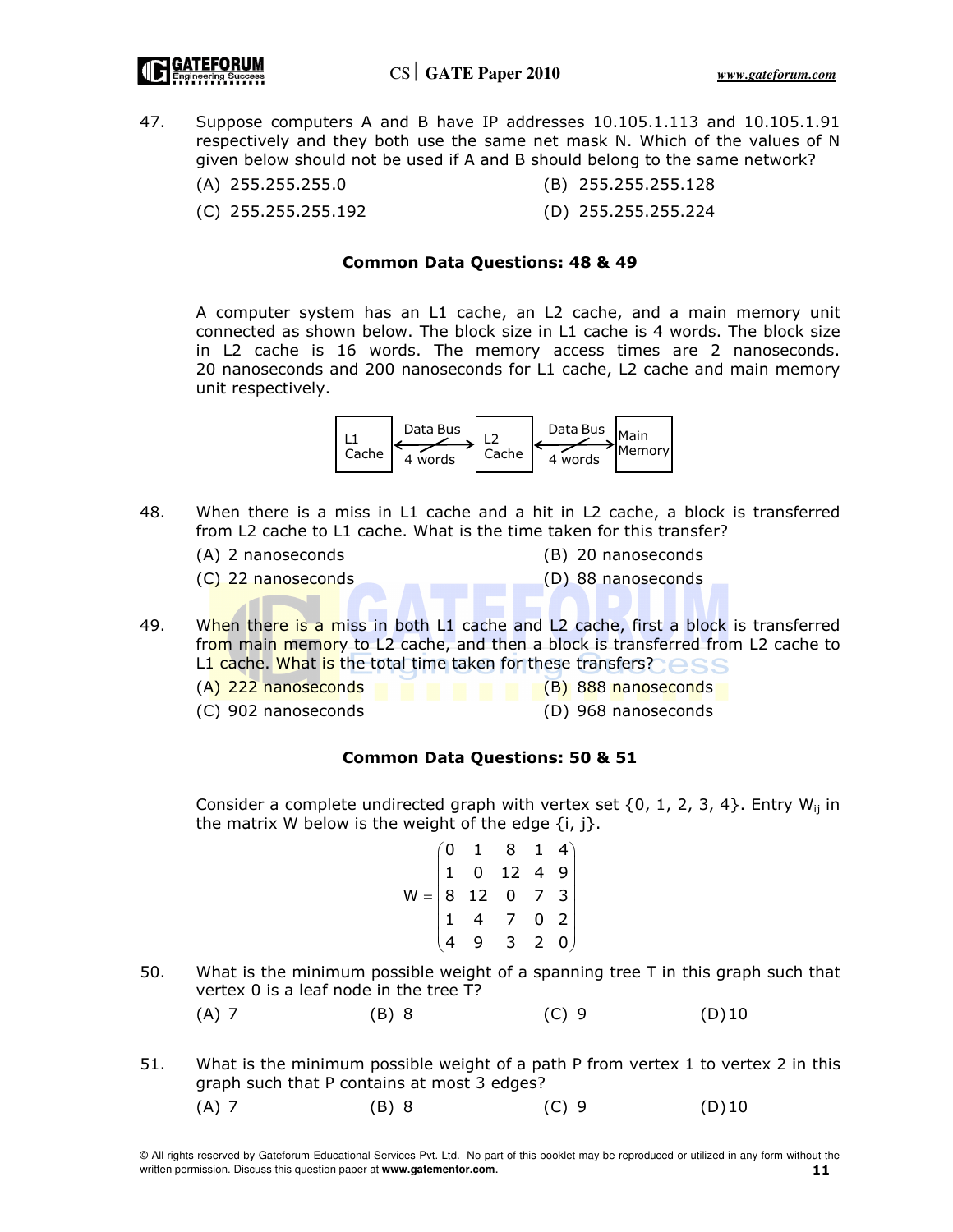

## Linked Answer Questions: Q.52 to Q.55 Carry Two Marks Each

## Statement for Linked Answer Questions: 52 & 53

A hash table of length 10 uses open addressing with hash function  $h(k)=k$ mod 10, and linear probing. After inserting 6 values into an empty hash table, the table is as shown below



- 52. Which one of the following choices gives a possible order in which the key values could have been inserted in the table?
	-
	- (A) 46, 42, 34, 52, 23, 33 (B) 34, 42, 23, 52, 33, 46
	-
	- (C) 46, 34, 42, 23, 52, 33 (D) 42, 46, 33, 23, 34, 52
- 53. How many different insertion sequences of the key values using the same hash function and linear probing will result in the hash table shown above?

(A) 10 (B) 20 (C) 30 (D) 40

### Statement for Linked Answer Questions: 54 & 55

 Consider a network with 6 routers R1 to R6 connected with links having weights as shown in the following diagram



- 54. All the routers use the distance vector based routing algorithm to update their routing tables. Each router starts with its routing table initialized to contain an entry for each neighbour with the weight of the respective connecting link. After all the routing tables stabilize, how many links in the network will never be used for carrying any data?
- (A) 4 (B) 3 (C) 2 (D) 1

© All rights reserved by Gateforum Educational Services Pvt. Ltd. No part of this booklet may be reproduced or utilized in any form without the written permission. Discuss this question paper at **www.gatementor.com.** 12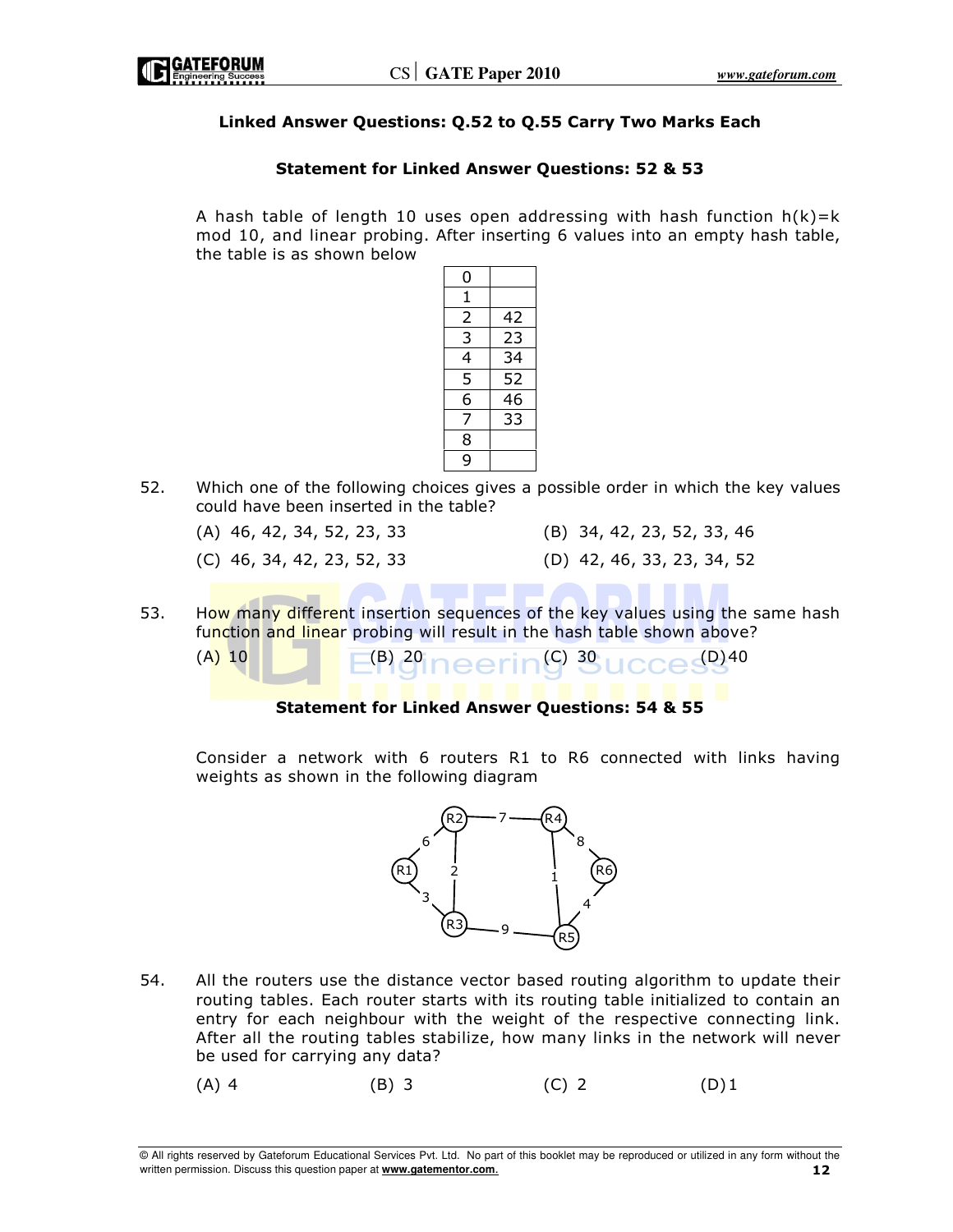55. Suppose the weights of all unused links in the previous question are changed to 2 and the distance vector algorithm is used again until all routing tables stabilize. How many links will now remain unused? (A) 0 (B) 1 (C) 2 (D) 3

## Q. No. 56 – 60 Carry One Mark Each

56. Choose the most appropriate word from the options given below to the complete the following sentence:

 His rather casual remarks on politics \_\_\_\_\_\_\_\_\_\_\_ his lack of seriousness about the subject.

- (A) masked (B) belied (C) betrayed (D)suppressed
- 57. Which of the following options is closest in meaning to the word Circuitous. (A) cyclic (B) indirect (C) confusing (D) crooked
- 58. Choose the most appropriate word from the options given below to complete the following sentence:

If we manage to electron our natural resources, we would leave a better planet for our children.

- (A) uphold (B) restrain (C) cherish (D) conserve
	-

- 59. 25 persons are in a room. 15 of them play hockey, 17 of them play football and 10 of them play both hockey and football. Then the number of persons playing neither hockey nor football is:  $_{(A)}$  2  $\Box$   $E_B$   $_1$  neering,  $_3$  ucces  $_{D13}$
- 60. The question below consists of a pair of related words followed by four pairs of words. Select the pair that best expresses the relation in the original pair.

### Unemployed: Worker

(A) fallow: land (B) unaware: sleeper (C) wit: jester (D) renovated:house

### Q. No. 61 – 65 Carry Two Marks Each

- 61. If 137+276=435 how much is 731+672? (A) 534 (B) 1403 (C) 1623 (D)1513
- 62. Hari (H), Gita (G), Irfan (I) and Saira (S) are siblings (i.e. brothers and sisters). All were born on  $1<sup>st</sup>$  january. The age difference between any two successive siblings (that is born one after another) is less than 3 years. Given the following facts:
	- i. Hari's age + Gita's age > Irfan's age + Saira's age
	- ii. The age difference between Gita and Saira is 1 year. However Gita is not the oldest and Saira is not the youngest.
	- iii. There are no twins.

<sup>©</sup> All rights reserved by Gateforum Educational Services Pvt. Ltd. No part of this booklet may be reproduced or utilized in any form without the written permission. Discuss this question paper at **www.gatementor.com.** 13